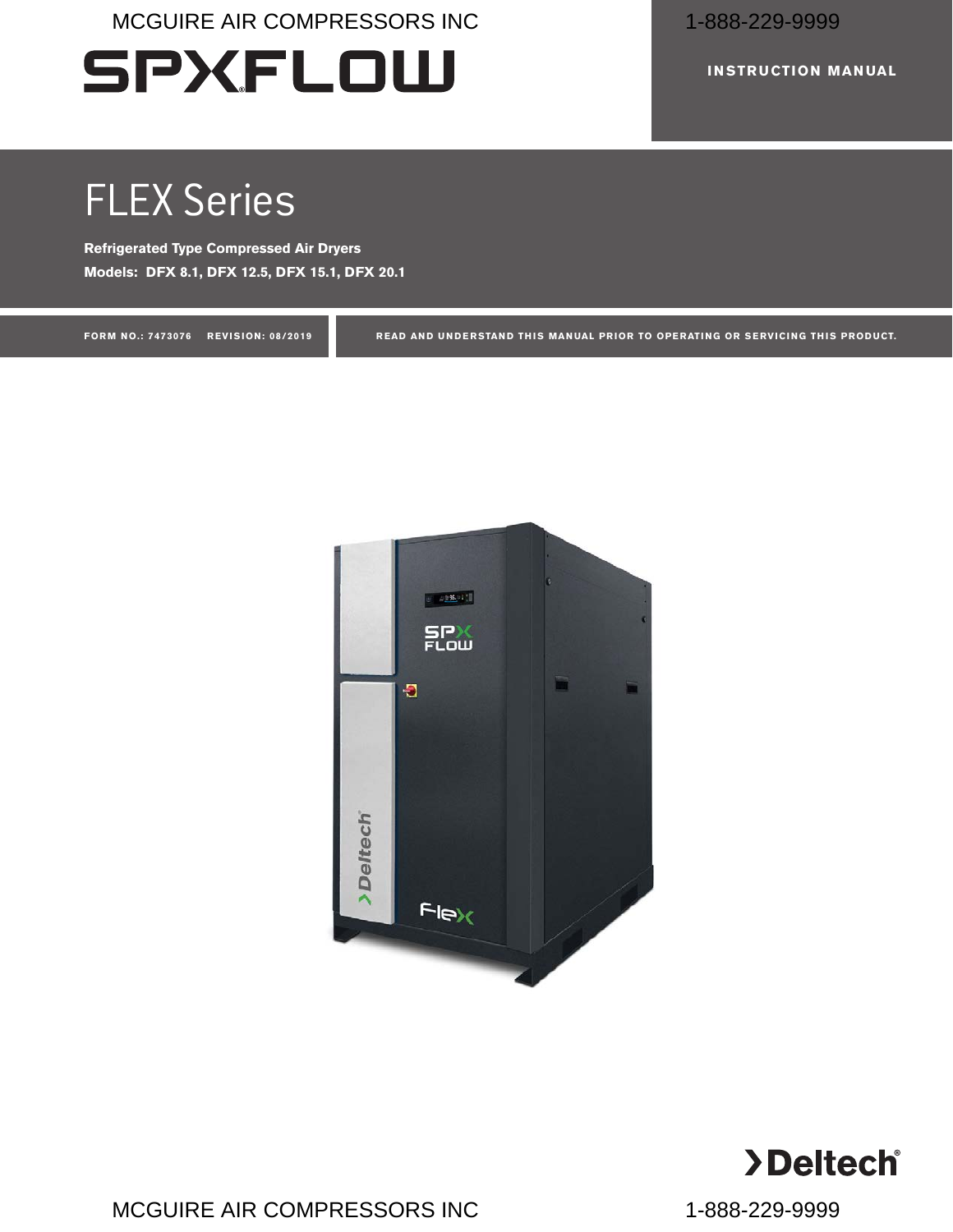## **Contents**

| <b>DRAWINGS</b><br>General Arrangement |  |
|----------------------------------------|--|
|                                        |  |
| Air and Refrigerant Flow Schematic     |  |
|                                        |  |
|                                        |  |
|                                        |  |
| <b>WARRANTY</b>                        |  |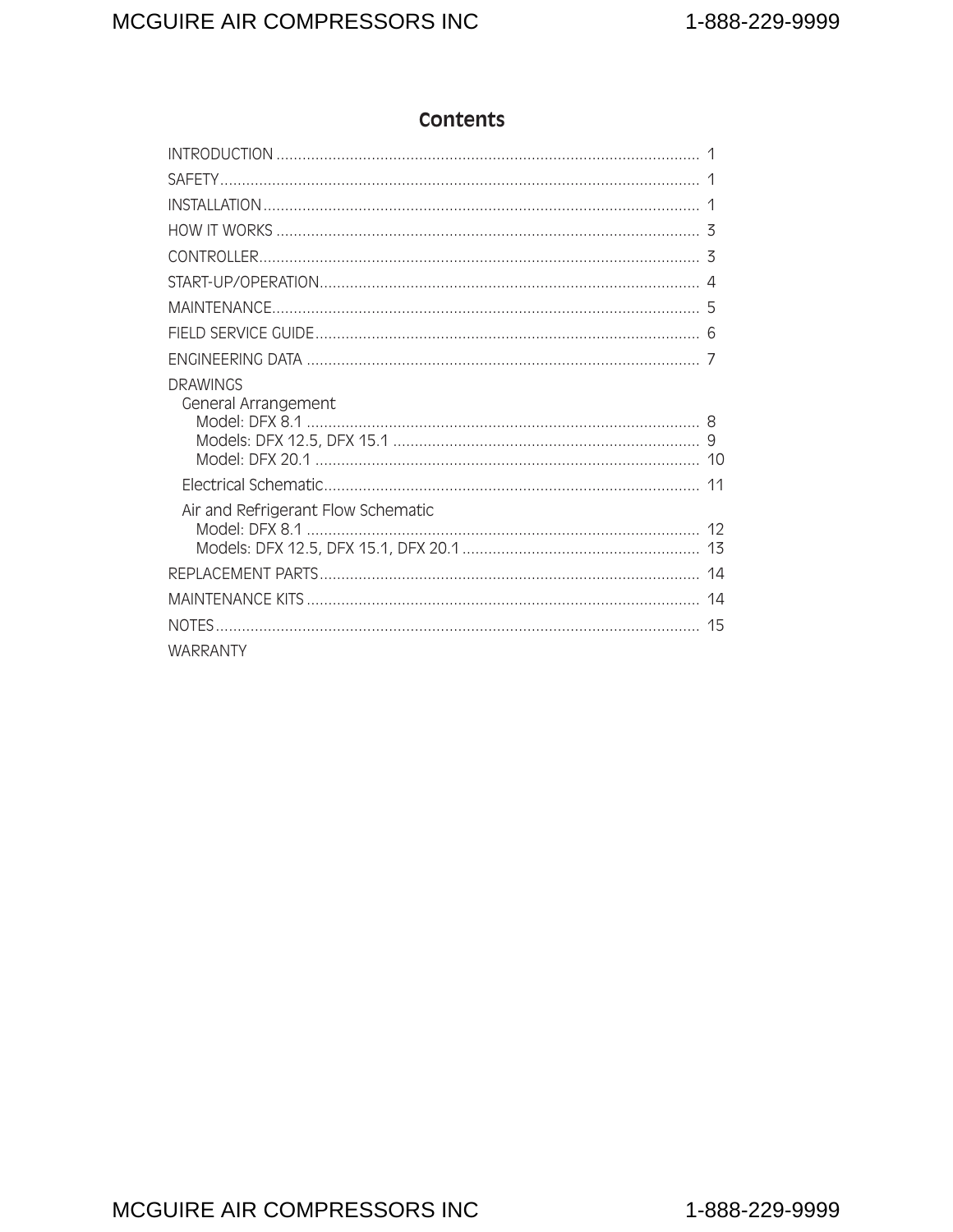#### <span id="page-2-0"></span>INTRODUCTION

Compressed air is generated by compressing atmospheric air of which contains moisture and other containments, into high pressure air. After compression, the air is not saturated but when it is cooled by the aftercooler, the relative humidity becomes 100%.

As compressed air travels down the pipe line and cools further, moisture starts to condensate into liquid water. Condensate water in the pipe line is harmful to the manufacturing process as it causes rust or sludge etc.

In order to avoid this problem, the only solution is to dry the compressed air with an air dryer. Refrigerated compressed air dryers are used as a cost effective and energy efficient solutions for eliminating moisture from the compressed air system.

The discovery of using Phase Change Material (PCM) as a component in the refrigerated compressed air dryer to produce latent heat has encouraged great energy savings. Through latent heat properties, it is able to save up to 99% of energy at no load condition. This is indeed a breakthrough in refrigerated compressed air dryer technology.

#### **SAFETY**

The dryers are designed and built with safety as a prime consideration; industry accepted safety factors have been used in the design. Each dryer is checked at the factory for safety and operation. All necessary adjustments are made before shipment.

Follow the maintenance schedules outlined in this manual for good performance and safe operation.

Only qualified personnel with proper tools should do maintenance.

Safety instructions in this manual used to indicate hazard seriousness levels are classified as follows:

#### **A DANGER**

Immediate hazard which WILL result in severe injury or death.

#### **AWARNING**

Hazard or unsafe practice which COULD result in severe injury or death.

#### $\Lambda$  CAUTION

Hazard or unsafe practice which COULD result in minor injury or product damage.

#### **AWARNING**

Carefully read the following safety rules before proceeding with installation, operation or maintenance. The rules are essential to ensure safe dryer operation. Failure to follow these rules may void the warranty or result in dryer damage or personal injury.

- 1. Do not install or try to repair a dryer that has been damaged in shipment. See Receiving and Inspection for instructions.
- 2. Compressed air and electricity have the potential to cause personal injury or equipment damage. Before doing any work on the dryer, be sure the electrical supply has been locked and tagged and the internal pressure of the dryer has been vented to the atmosphere.
- 3. Do not operate the dryer at pressures or temperatures above the maximum conditions shown on the data plate.
- 4. Always supply electrical power that complies with the voltage shown on the data plate.
- 5. Do not readjust the dryer without factory authorization.
- 6. Do not operate the dryer with any dryer cabinet panel removed.

#### **AWARNING**

Cooling air flow across the condenser may be reduced if a dryer panel has been removed while the dryer is operating, resulting in the dryer not functioning properly and/or dryer failure. Failure to follow these instructions may result in a non-warrantable dryer failure.

- 7. Only a competent refrigeration mechanic works on the refrigeration system.
- 8. Use only manufacturer's genuine replacement parts. The manufacturer bears no responsibility for hazards caused by the use of unauthorized parts.

#### INSTALLATION

Inspect the dryer closely when it is received. Record any indication of damage on the delivery receipt, especially if the dryer will not be immediately uncrated. Obtain the delivery person's signed agreement to recorded damages to facilitate future insurance claims .

Since the dryer is shipped F.O.B. Factory, the manufacturer's responsibility for the shipment ceases when the carrier signs the bill of lading.

If goods are received short or in damaged condition, notify the carrier and insist on a notation of the loss or damage across the face of the freight bill. Otherwise no claim can be enforced against the carrier.

If concealed loss or damage is discovered, notify your carrier at once and request an inspection. This is absolutely necessary. Unless you do this, the carrier will not consider any claim for loss or damage. The carrier will make an inspection and may grant a concealed damage notation. If you give the carrier a clear receipt for the goods that have been damaged or lost in transit, you do so at your own risk and expense.

The manufacturer is willing to assist you in collecting claims for loss or damage. Willingness does not make the manufacturer responsible for collecting claims or replacing material. Claim filing and processing is your responsibility.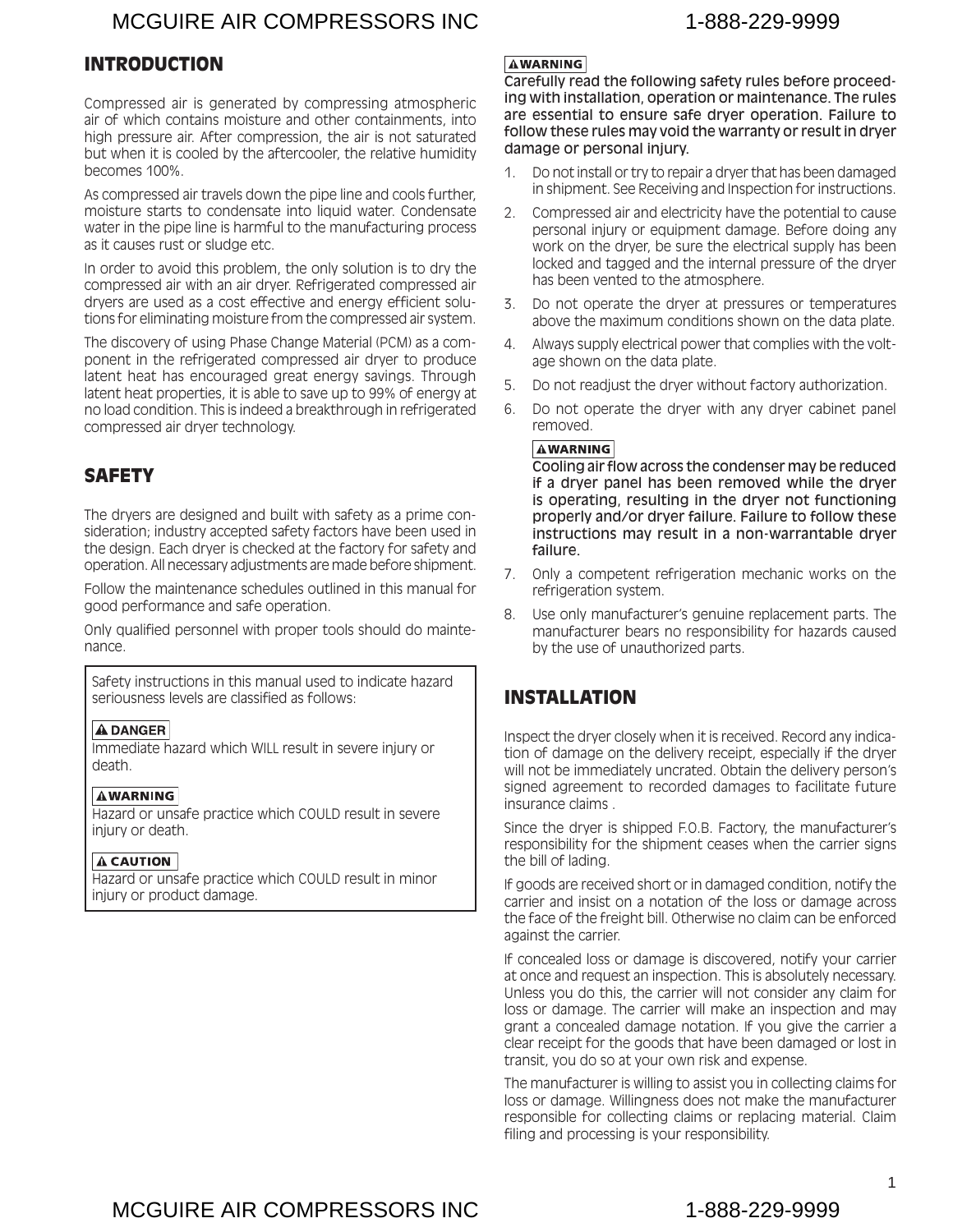#### **Ambient Air Temperature**

Locate the dryer indoors where the ambient air temperature will be between 39°F (4°C) and 122°F (50°C). Intermittent operation at ambient temperatures up to 122°F (50°C) will not damage the dryer but may result in a higher dew point or dryer shutdown due to high refrigerant discharge pressure (see Field Service Guide). Call your local distributor if prolonged operation at ambient temperatures above 122°F (50°C) or below 39°F (4°C) is unavoidable.

Do not operate air-cooled dryers at ambient air temperatures below 39°F (4°C). Such operation may result in low suction pressure, causing freeze-up.

#### **Location and Clearance**

Mount the dryer on a level base and bolt down if the base vibrates. If the dryer is air cooled, install it in a clean, well-ventilated area to reduce fouling of the condenser coils with dirt and dust.

Allow 48 inches (1220 mm) clearance on the sides and the front of the dryer for cooling airflow and service access.

#### **System Arrangement**

Liquid water adversely affects dryer performance. To prevent "slugging" the dryer with liquid water, locate the dryer downstream of an aftercooler and a mechanical separator. Install drain valves to discharge condensate that collects in these areas.

If the airflow is relatively constant and will not cause short term overloading of the dryer, it is recommended that the dryer be located downstream of the receiver tank. If the nature of the application is such that the air demand regularly exceeds the dryer flow rating, it is recommended that the dryer be located upstream of the receiver.

For safety and convenience, install inlet and outlet shutoff valves and depressurization valves at the locations indicated. These valves allow the dryer to be isolated and depressurized for servicing. Bypass piping may be installed around the dryer for uninterrupted airflow when the dryer is serviced. If the compressed air operation cannot tolerate wet air for short periods, install a second dryer in the bypass line.

Compressed air systems commonly require filters to remove compressor oils, particulates, condensed liquids and other contaminants. When an oil-removal filter is used, install the filter downstream of the dryer. At this location, the life of the replaceable filter element is prolonged since the dryer removes some of the entrained oil and drained through the separator.

#### **Piping and Connections**

The user must furnish piping unless otherwise specified. Connections and fittings must be rated for the maximum operating pressure given on the dryer data plate and must be in accordance with applicable codes. Support all piping; do not allow the weight of any piping to stress the dryer or filters. Inlet and outlet shutoff valves and bypass valves are recommended. Piping should be at least the size of the inlet and outlet connections to minimize pressure drop in the air system. See Specification Table for dryer inlet and outlet connections.

#### **Drains**

Condensate must be drained from the dryer to prevent an influx into outlet air. The FLEX dryers are equipped with an automatic no loss drain valve and internal drain hoses up to the drain connections on the dryer cabinets.

The user must install a discharge line from the drain connection and run it to a waste disposal collection system that meets applicable regulations. Pipe or copper tubing 1/2 inch or larger is recommended for condensate discharge lines. Install the drain lines so that condensate can be seen as it drains.

NOTE: Discharge is at system pressure. Drain line should be anchored.

NOTE: Condensate may contain oil. Comply with applicable laws concerning proper disposal.

#### Drain Valve Operation

- A. Verify that isolation valves are open. If the drain fails to discharge after the valve is energized, the electronic control circuit will repeatedly energize the valve in an attempt to clear the discharge port. If, after 60 seconds, the drain still fails to discharge, the control circuit then switches to the alarm mode. In this mode the valve is de-energized and the red alarm light is activated on the drain. The valve is then automatically energized every 4 minutes for 5 seconds. Check the drain operation. Push drain (push-to-test) button on the drain or the Electronic Controller (if equipped) to energize drain. A flow of condensate and/or air should be present at the drain outlet. The alarm mode automatically clears after the drain returns to normal operation.
- B. The condensate flows through the feed line **(1)** into the condensate drain and accumulates in the housing **(2)**. A capacitive sensor **(3)** continuously registers the liquid level. As soon as the container is filled, a fixed waiting period begins during which more condensate accumulates. After the waiting time has expired the pilot valve (4) is then activated and the diaphragm **(5)** opens the outlet line **(6)** for discharging the condensate.

When the condensate drain has been emptied, the outlet line is closed again quickly and tightly without wasting compressed air.



Figure 1. Schematic diagram of the no loss drain valve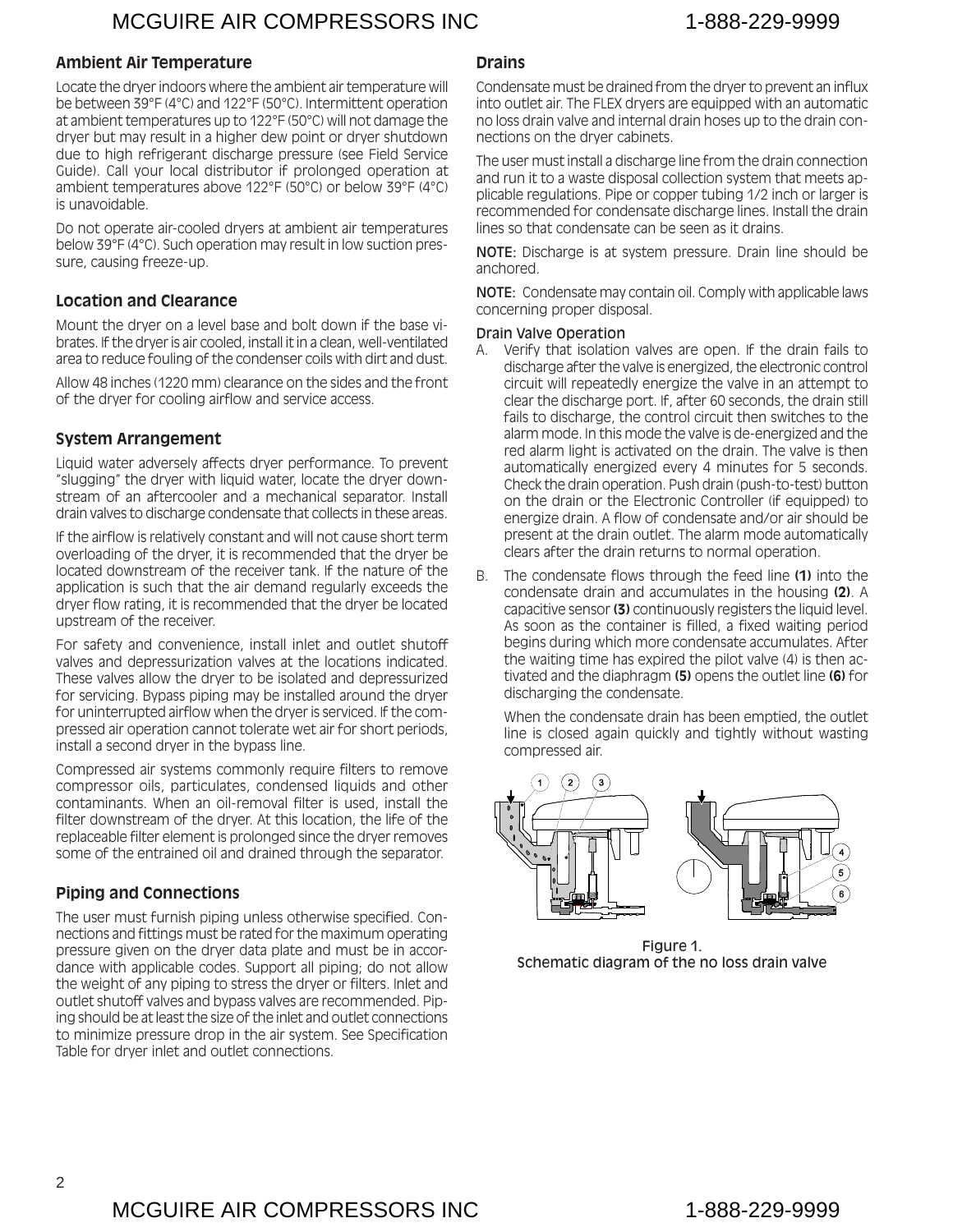#### <span id="page-4-0"></span>**Electrical Connections**

#### **AWARNING**

#### Operation of dryers with improper line voltage constitutes abuse and could affect the dryer warranty.

The dryers are constructed according to NEMA Type 1 electrical standards. Field wiring must comply with local and national fire, safety and electrical codes. Installation must be in accordance with the National Electrical Code. Confirm that your line voltage is the same as the voltage listed on the dryer data plate. Refer to Figure 5 electrical schematics.

#### HOW IT WORKS

#### Phase Change Mechanism of the FLEX Dryer

- 1. When the refrigeration compressor and the condenser fan are running, the cold refrigerant in the chiller (evaporator) cools the liquid Phase Change Material (PCM) which gradually solidifies.
- 2. When the PCM is sufficiently cooled and solidified, the refrigeration compressor and condenser fan will stop.
- 3. The compressed air is continuously cooled by the PCM while the refrigeration compressor is inactive. No power is consumed during this period.
- 4. The PCM gradually liquefies as it adsorbs heat from the compressed air, and when fully melted, the refrigeration compressor and condenser fan resume to cool the PCM.

#### Compressed Air flow

The dryers use refrigeration cooling to condense entrained moisture out of the air stream. Warm saturated air enters the air-to-air heat exchanger where it is cooled by outgoing cold air. The inlet air is further cooled in the refrigeration chiller. The condensate is removed from the air stream by an electronic drain valve.

The cold, dry air is reheated by incoming warm air as it passes back through the air-to air heat exchanger. Using the outgoing air to pre-cool the inlet air condenses up to 65 percent of the moisture out of the inlet air before it reaches the chiller. Pre-cooling the inlet air reduces the heat load on the refrigerant compressor, permitting the use of a smaller refrigerant compressor.



Figure 2. Schematic diagram of the compressed air flow and refrigerant

#### CONTROLLER

The controller provides ease of monitoring and operating status for Energy Savings (%), dryer operating time, refrigerator compressor operating time, and active fault message dew point status. The controller also provides advanced functions like communication and operating status data storage.



a: DRYER ON/OFF SWITCH

- b: ALARM LIGHT
- c: REFRIGERANT COMPRESSOR RUNNING LIGHT
- d: DRYER RUNNING LIGHT
- e: ENERGY SAVING RATIO (%)
- f: DEWPOINT TEMPERATURE INDICATOR
- g: RUNNING TIME SELECT BUTTON
- h: DRYER RUNNING / REFRIGERANT COMPRESSOR RUNNING TIME
- i: ENERGY SAVING (GRAPH)
- j: TIMER BUTTON
- k: MICRO-USB CONNECTION PORT

#### Controller Functions

- 1. Dryer On/Off
- 2. Display energy saving ratio (%)
- 3. Display alarm signal
- 4. Display dryer and refrigerant compressor running time
- 5. Display dew point level by indicator
- 6. Save the operating data
	- a. Refrigerant compressor on/off status, Alarm, Dew point level, Inlet air temperature
	- b. Memory chip can save maximum 30 days
	- c. When there is no space to save, then erase the first one
- 7. MICRO-USB connection port
	- a. Automatically download operating data
	- b. Automatically upgrade firmware program
- 8. Communication port
	- a. RS485: Modbus monitoring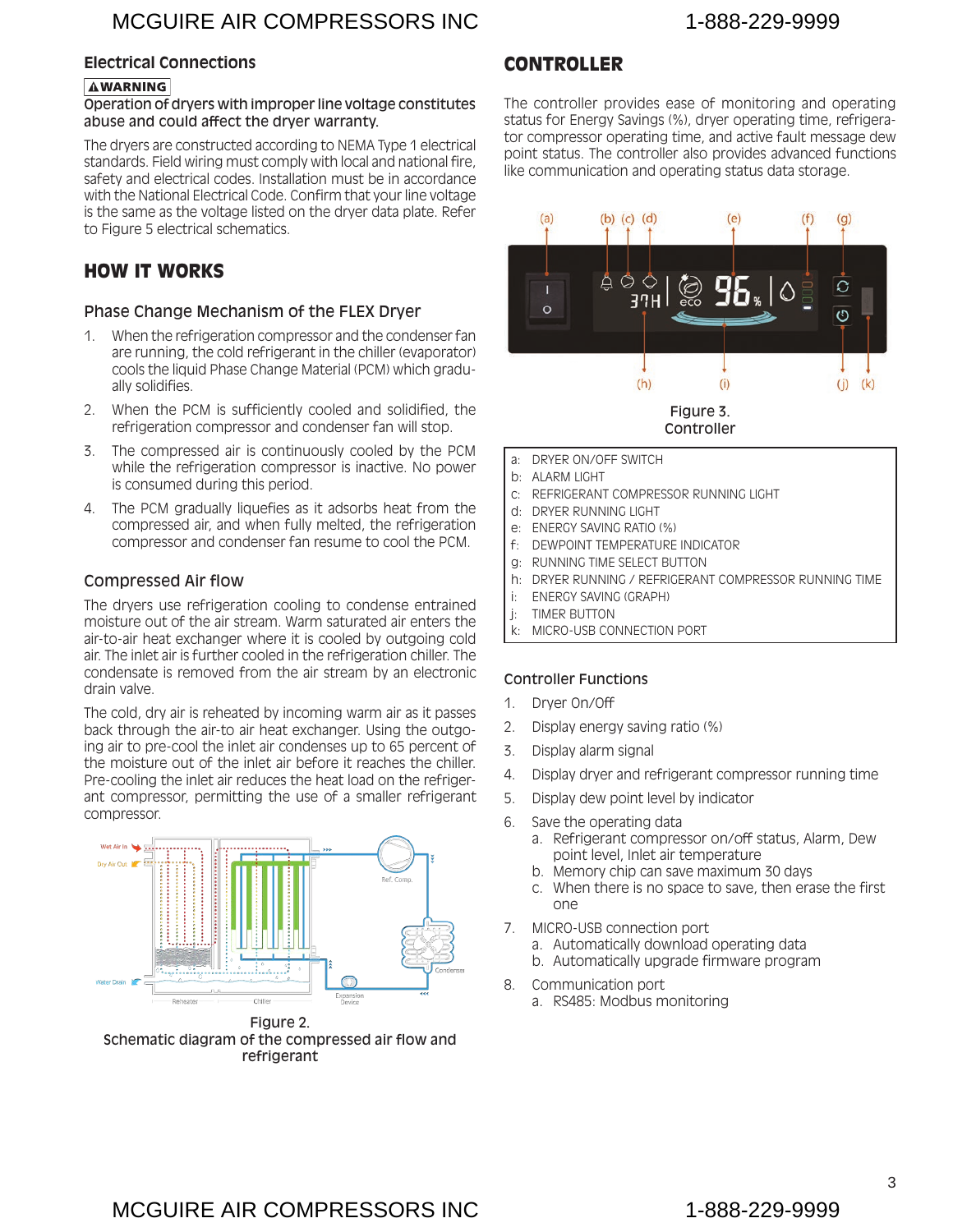#### <span id="page-5-0"></span>Operation

- 1. To start the dryer, turn on the (a) dryer on/off switch.
- 2. When the refrigeration compressor and the condenser fan are running, the cold refrigerant in the chiller (evaporator) cools the liquid Phase Change Material (PCM) which gradually solidifies. During this time, the refrigeration compressor running light (c) is illuminated on the LCD window.
- 3. Energy saving percent (e) is displayed on the LCD window by calculating dryer running time and refrigeration compressor operating time.
- 4. Pressure dew point level (f) is displayed on the LCD window.
- 5. Dryer running time (h) is displayed on the LCD window while the power is on. Pressing (g) will toggle the compressor running time where the dryer running time (h) was displayed. When the (j) button is pressed and held for over 10 seconds, dryer and compressor running times are erased and displayed "0 H". (timer reset)
- 6. Check the dryer operating status when the alarm light (b) blinks according to Table 1 below.

| No. | Alarm display                                              | Description                       |
|-----|------------------------------------------------------------|-----------------------------------|
| 1   | lamp (b) blinks rapidly<br>and "E01" is displayed<br>on(h) | Ref. compressor has<br>no signal  |
| 2   | lamp (b) blinks and<br>"E02" is displayed on<br>(h)        | Temperature sensor<br>signal open |
| 3   | lamp (b) light is on<br>"E03" is displayed on<br>(h)       | Drain valve has some<br>trouble   |

Table 1. Alarm display mode

# START-UP/OPERATION

#### **A DANGER**

Never use the disconnect switch to shut down the dryer for an extended period of time (except for repair). Failure to follow these instructions may result in a non-warrantable compressor failure.

IMPORTANT: Energize dryer for 24 hours prior to starting refrigerator compressor! Failure to follow these instructions may result in a non-warrantable compressor failure.

Follow the procedure below to start your dryer. Failure to follow the prescribed start-up procedure will invalidate the warranty. If problems arise during start-up, call your distributor. Before repair, vent the internal pressure of the dryer to atmospheric pressure.

### **Before starting dryer**

Drain connections must be made before the dryer can be operated. The dryers are fully automatic and require no auxiliary controls.

- 1. Turn the dryer on/off switch to off.
- 2. Check that the main electrical supply voltage matches the voltage specified on the dryer data plate.
- 3. Check proper connection and support of compressed air lines to the dryer; check bypass valve system, if installed.
- 4. SLOWLY pressurize the dryer. The outlet valves of the dryer should be closed to prevent flow through the dryer.
- 5. Turn on the main electrical power to the dryer.
- 6. Ensure adequate ventilation for air cooled dryers.
- 7. Do not operate the dryer with any dryer cabinet panel removed.

#### **AWARNING**

Cooling air flow across the condenser may be reduced if a dryer panel has been removed while the dryer is operating, resulting in the dryer not functioning properly and/or dryer failure. Failure to follow these instructions may result in a non-warrantable dryer failure.

### **To start dryer**

IMPORTANT: Energize dryer for 24 hours prior to starting refrigerator compressor! Failure to follow these instructions may result in a non-warrantable compressor failure.

- 1. Turn the power switch to ON. The refrigerant compressor will turn on.
- 2. Allow the dryer to run 15 minutes. Confirm that the temperature indicators are in the green zone.
- 3. SLOWLY open the dryer outlet valves permitting flow through the dryer.
- 4. Confirm that condensate is discharging from the drain valve by pressing the "Push-to Test" button (on drain).
- 5. Confirm that the inlet air temperature, pressure and airflow to the dryer meet the specified requirements (see Engineering Data section).
- 6. Confirm that the condensate lines from the drain valve discharge into a collection tank or an environmentally approved disposal system.

The FLEX dryer is designed to run and stop repeatedly. Let the FLEX dryer operate even when the demand for compressed air is interrupted; the FLEX dryer will not freeze up.

#### **Shutdown**

When the dryer must be shutdown for maintenance or other reasons, use the following procedure.

- 1. Turn off the power switch.
- 2. Disconnect the main power supply.
- 3. Lock out and tag the power supply in accordance with OSHA requirements.

If mechanical repairs are to be made or service is performed, vent the internal pressure of the dryer to atmospheric pressure. Restart the dryer according to the start-up instructions.

#### **AWARNING**

Disconnect power supply and depressurize dryer before servicing. Dismantling or working on any component of the compressed air system under pressure may cause equipment failure and serious personal injury.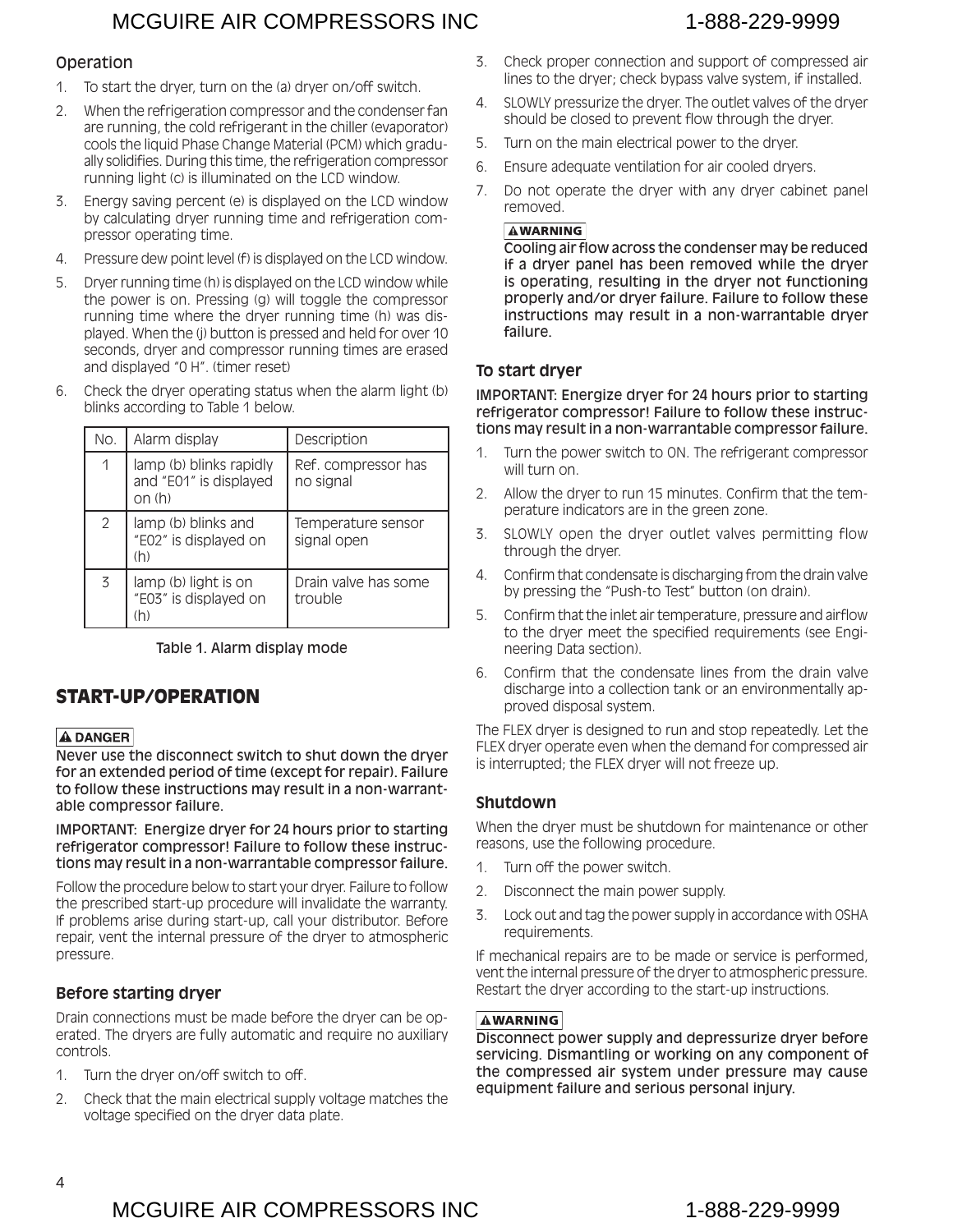#### <span id="page-6-0"></span>MAINTENANCE

The FLEX Dryer requires little maintenance for satisfactory operation. Good dryer performance can be expected if the following routine maintenance steps are taken.

#### **General**

For continued good performance of your refrigerated dryer, all refrigeration system maintenance should be performed by a competent refrigeration mechanic.

NOTE: Before corrective maintenance is done during the warranty period, call your local distributor and proceed according to instructions. Refer to the warranty for limits of your coverage.

#### **Daily Maintenance**

Check the operation of the no loss drain valve at least once daily. See the Field Service Guide for remedies to drain valve malfunctions.

#### **Monthly Maintenance**

It is recommended to inspect the condenser coils monthly. If necessary, remove dirt or other particles with compressed air from an OSHA-approved air nozzle that limits its discharge pressure to 30 psig (2.1 kgf/cm2 ).

#### **Yearly Maintenance**

It is recommended to replace the drain service unit annually.

For units purchased with a filtration package, replace prefilter and afterfilter elements annually.

Maintenance kits are available to facilitate annual maintenance.

#### **Vent Drain Valve**

The vent drain valve is located in the air inlet pipe to allow for the draining of liquid that may build there under low flow conditions. In the event the outlet pressure dew point exceeds normal values during low load conditions, open the valve for no more than 5 seconds to remove the liquid and reclose the valve.

**NOTE:** Condensate may contain oil. Comply with applicable laws concerning proper disposal.

#### **AWARNING**

Disconnect power supply and depressurize dryer before servicing. Dismantling or working on any component of the compressed air system under pressure may cause equipment failure and serious personal injury.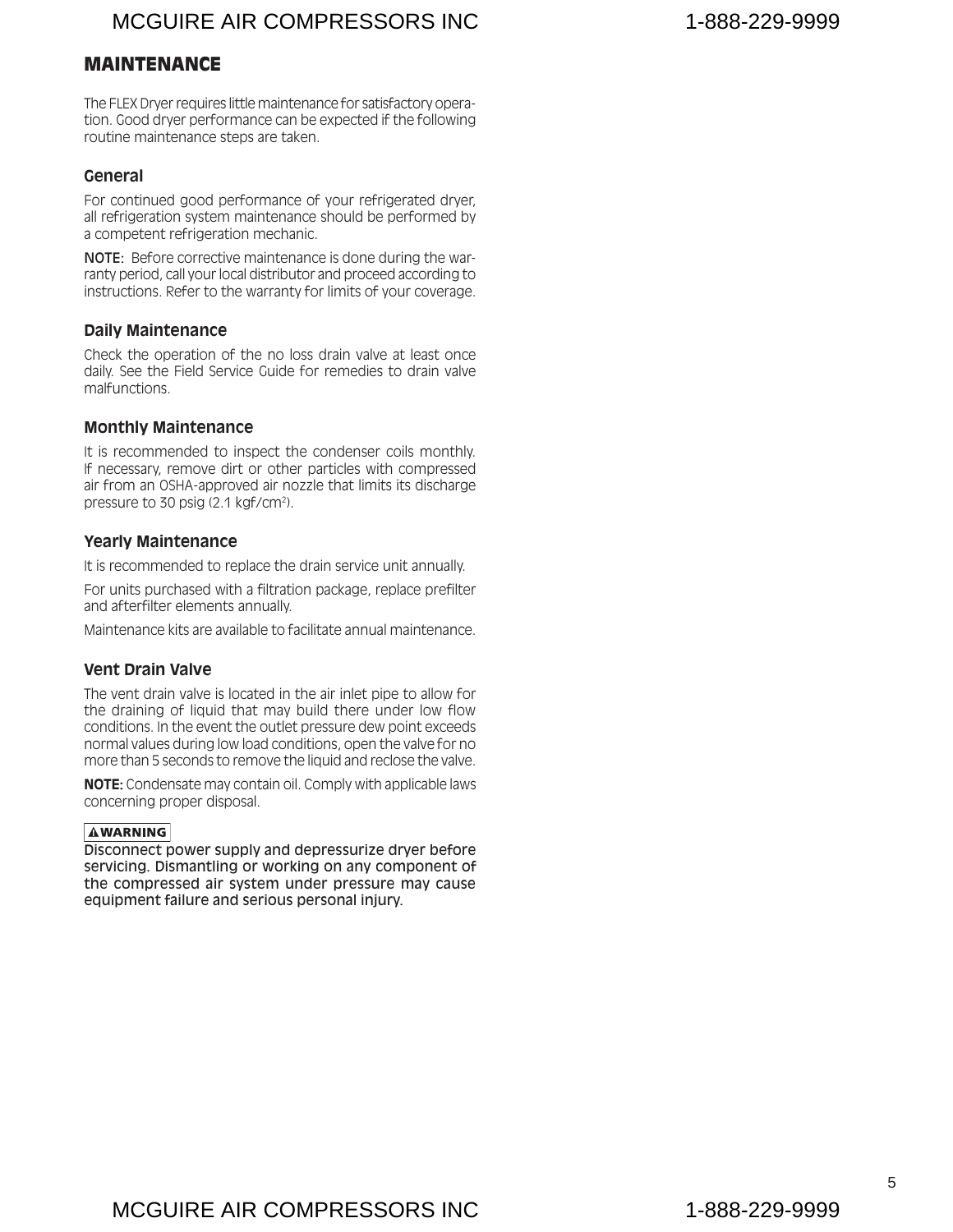# <span id="page-7-0"></span>FIELD SERVICE GUIDE

| <b>PROBLEM</b>                             | <b>SYMPTOM</b>                                                   | <b>POSSIBLE CAUSE</b>                                                   | <b>REMEDY</b>                                                                                                                               |
|--------------------------------------------|------------------------------------------------------------------|-------------------------------------------------------------------------|---------------------------------------------------------------------------------------------------------------------------------------------|
| Water downstream of<br>drver.              | No discharge from no loss drain<br>valves.                       | Drain valve failure or accumulation<br>of dirt in drain valve strainer. | Dismantle drain valve: clean, repair or replace.<br>See maintenance section.                                                                |
|                                            | Inlet air temperature is too high.                               | Aftercooler malfunction.                                                | Check aftercooler discharge temperature.<br>Reduce temperature to 122°F (50°C) max.; reduce<br>airflow if temperature is above 95°F (35°C). |
|                                            | Liquid water entering dryer.                                     | Aftercooler drain valve malfunction.                                    | Dismantle aftercooler drain valve; clean, repair or<br>replace.                                                                             |
|                                            | Excessive airflow (may also cause<br>high pressure drop).        | Dryer improperly sized.                                                 | Check airflow and dryer capacity (See Engineering<br>Data Tables).<br>Reduce airflow or resize and replace dryer.                           |
|                                            | Compressor cuts out on internal<br>overload.                     | Inadequate ventilation of refriger-<br>ant compressor.                  | Ensure adequate ventilation of the condensing unit<br>(see Clearance).<br>Motor will restart automatically when compressor<br>is cool.      |
|                                            |                                                                  | Leak in refrigeration system.                                           | Locate leak, repair and recharge. Motor will restart<br>automatically when compressor is cool.                                              |
|                                            | Compressor windings read open or<br>shorted.                     | Compressor burned out.                                                  | Have a refrigeration mechanic check and replace.                                                                                            |
|                                            | The dew point level is red on LCD<br>window.                     | Inlet air temperature too high.                                         | Reduce aftercooler discharge temperature to design<br>conditions (See Engineering Data Tables).                                             |
|                                            |                                                                  | Excessive airflow.                                                      | Check airflow and system capacity. Reduce airflow or<br>resize and replace system.                                                          |
|                                            |                                                                  | Condenser fouled or clogged.                                            | Clean or replace condenser.                                                                                                                 |
|                                            |                                                                  | Fan motor inoperative.                                                  | Replace fan motor.                                                                                                                          |
|                                            |                                                                  | High ambient temperature.                                               | Ventilate area.<br>See Engineering Data Tables.                                                                                             |
| High pressure drop                         | Inlet air temperature is too low.                                | Low ambient temperature.                                                | Consult your local distributor.                                                                                                             |
| across dryer.                              | Excessive airflow (may also cause<br>water downstream of dryer). | Dryer improperly sized.                                                 | Check airflow and dryer capacity. Reduce airflow or<br>resize and replace dryer.                                                            |
|                                            | Dryer icing up.                                                  |                                                                         | Adjust operating conditions to meet sizing condi-<br>tions.                                                                                 |
| No condensate from<br>no loss drain valve. | Valve venting. But no condensate<br>from valve.                  | Accumulation of dirt in valve<br>strainer.                              | Dismantle valve strainer.<br>Clean or replace Strainer.                                                                                     |
|                                            | Valve continuously venting.                                      | Clogged valve orifice.                                                  | Replace valve.                                                                                                                              |
|                                            |                                                                  | Short in electrical component.                                          | Check and replace connector or controller assembly.                                                                                         |
|                                            | Valve not cycling.                                               | No electrical power.                                                    | Check and correct power supply and connections.                                                                                             |
|                                            |                                                                  | Drain valve malfunction.                                                | Replace drain valve.                                                                                                                        |
|                                            | No response when test button is                                  | No electrical power.                                                    | Check and correct power supply and connections.                                                                                             |
|                                            | pushed.                                                          | Fuse burned out.                                                        | Check solenoid coil and wiring cable and replace<br>fuse.                                                                                   |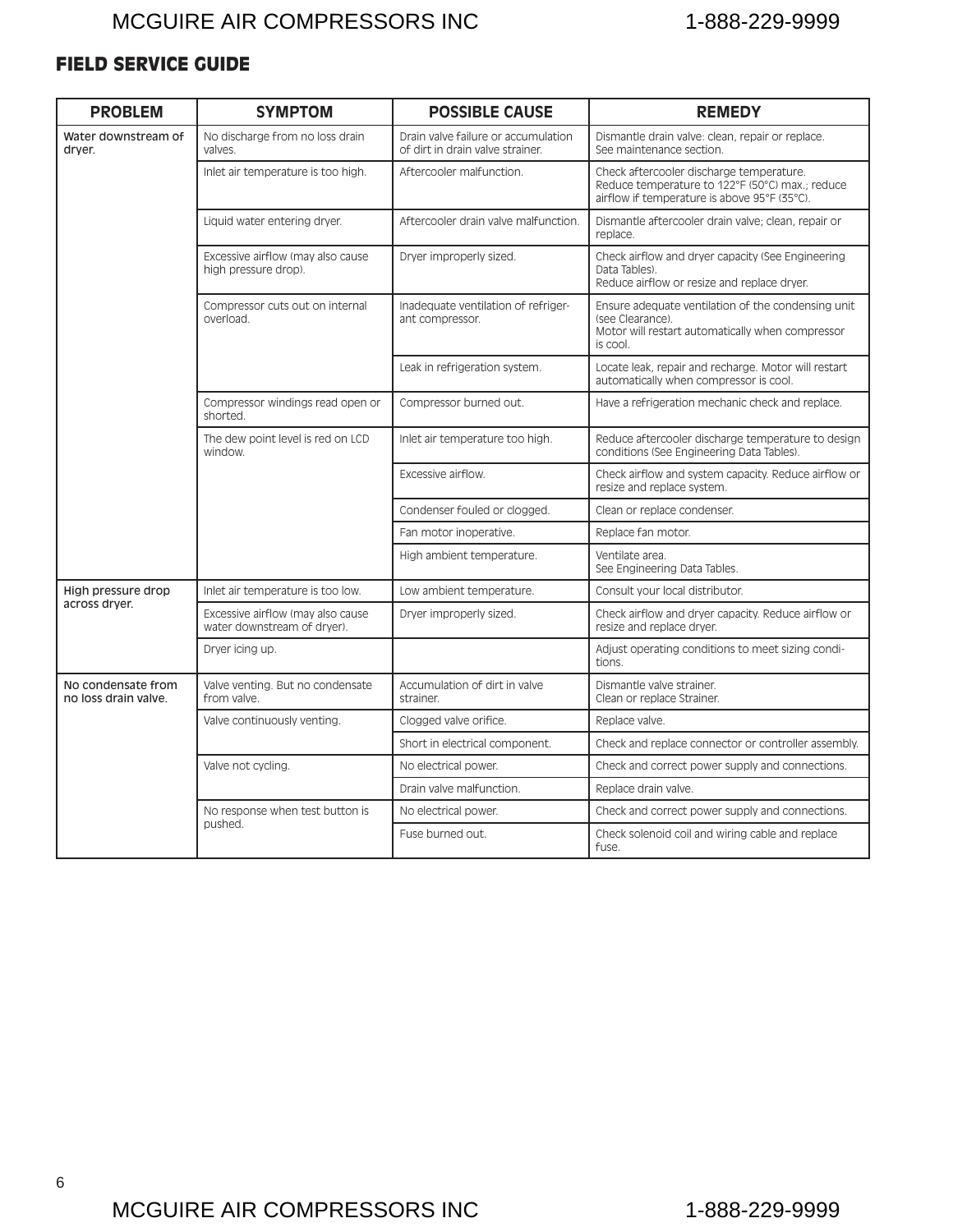# <span id="page-8-0"></span>ENGINEERING DATA

| <b>MODEL</b>                                                   | <b>DFX 8.1</b>                                     | <b>DFX 12.5</b> | <b>DFX 15.1</b>                   | <b>DFX 20.1</b> |  |  |  |  |
|----------------------------------------------------------------|----------------------------------------------------|-----------------|-----------------------------------|-----------------|--|--|--|--|
| Air System Data                                                |                                                    |                 |                                   |                 |  |  |  |  |
| Rated Air Flow at 100°F & 100 psig Inlet, 100°F Ambient (scfm) | 800                                                | 1250            | 1500                              | 2000            |  |  |  |  |
| Minimum / Maximum Inlet Compressed Air Pressure                |                                                    |                 | 44 / 232 psig (3.0 / 16.0 barg)   |                 |  |  |  |  |
| Minimum / Maximum Inlet Compressed Air Temperature             |                                                    |                 | 39° / 122° F (4° / 50° C)         |                 |  |  |  |  |
| Minimum / Maximum Ambient Temperature                          |                                                    |                 | 36°/113°F (2°/45°C)               |                 |  |  |  |  |
| <b>Refrigeration System Data</b>                               |                                                    |                 |                                   |                 |  |  |  |  |
| R-407C<br>Refrigerant Type                                     |                                                    |                 |                                   |                 |  |  |  |  |
| Refrigerant Charge                                             | See Data Tag on Dryer                              |                 |                                   |                 |  |  |  |  |
| Compressor High Pressure Switch Setting (cut out / cut in)     | 406 psig / Manual Reset (31.0 barg / Manual Reset) |                 |                                   |                 |  |  |  |  |
| <b>Air-Cooled Condensers</b>                                   |                                                    |                 |                                   |                 |  |  |  |  |
| Air Flow Across Condenser (cfm)                                | 4.710                                              | 5.650           | 10.240                            | 11.180          |  |  |  |  |
| Condenser Fan Switch Setting (cut in / cut out)                |                                                    |                 | 217.5 / 275.6 psig (15 / 19 barg) |                 |  |  |  |  |
| <b>Electrical Data</b>                                         |                                                    |                 |                                   |                 |  |  |  |  |
| Nominal Voltage                                                |                                                    |                 | 460/3/60                          |                 |  |  |  |  |
| Input Power @ Rated Flow (watts)                               | 10,000<br>4.300<br>7.600<br>9,000                  |                 |                                   |                 |  |  |  |  |
| Minimum Circuit Ampacity                                       | 9.8                                                | 16.5            | 16.9                              | 20.4            |  |  |  |  |
| Maximum Overcurrent Protector (amps)                           | 17.1                                               | 28.9            | 28.5                              | 34.6            |  |  |  |  |
| <b>Compressor Rated Load Amps</b>                              | 7.3                                                | 12.4            | 11.6                              | 14.2            |  |  |  |  |
| <b>Compressor Locked Rotor Amps</b>                            | 42                                                 | 80              | 98                                | 130             |  |  |  |  |

#### **CORRECTION FACTORS (MULTIPLIERS)**

| Air Inlet Temperature<br>$^{\circ}$ F ( $^{\circ}$ C) | <b>Multiplier</b> | <b>Air Inlet Pressure</b><br>psig (barg) | <b>Multiplier</b> | <b>Ambient Air Temperature</b><br><b>Multiplier</b><br>$^{\circ}$ F ( $^{\circ}$ C) |
|-------------------------------------------------------|-------------------|------------------------------------------|-------------------|-------------------------------------------------------------------------------------|
| $80^{\circ}$ F (27 $^{\circ}$ C)                      | 1.46              | 75 psig (5.2 bar)                        | 0.86              | $80^{\circ}$ F (27 $^{\circ}$ C)<br>1.12                                            |
| $90^{\circ}$ F (32 $^{\circ}$ C)                      | 1.23              | 100 psig (6.9 bar)                       | 1.00              | 1.06<br>$90^{\circ}$ F (32 $^{\circ}$ C)                                            |
| $100^{\circ}$ F (38 $^{\circ}$ C)                     | 1.00              | 120 psig (8.3 bar)                       | 1.04              | 1.00<br>$100^{\circ}$ F (38°C)                                                      |
| 110°F (43°C)                                          | 0.82              | 150 psig (10.3 bar)                      | 1.09              | 0.83<br>$110^{\circ}$ F (43°C)                                                      |
| $120^{\circ}$ F (49 $^{\circ}$ C)                     | 0.68              | 225 psig (15.5 bar)                      | 1.15              | $120^{\circ}$ F (49 $^{\circ}$ C)<br>0.68                                           |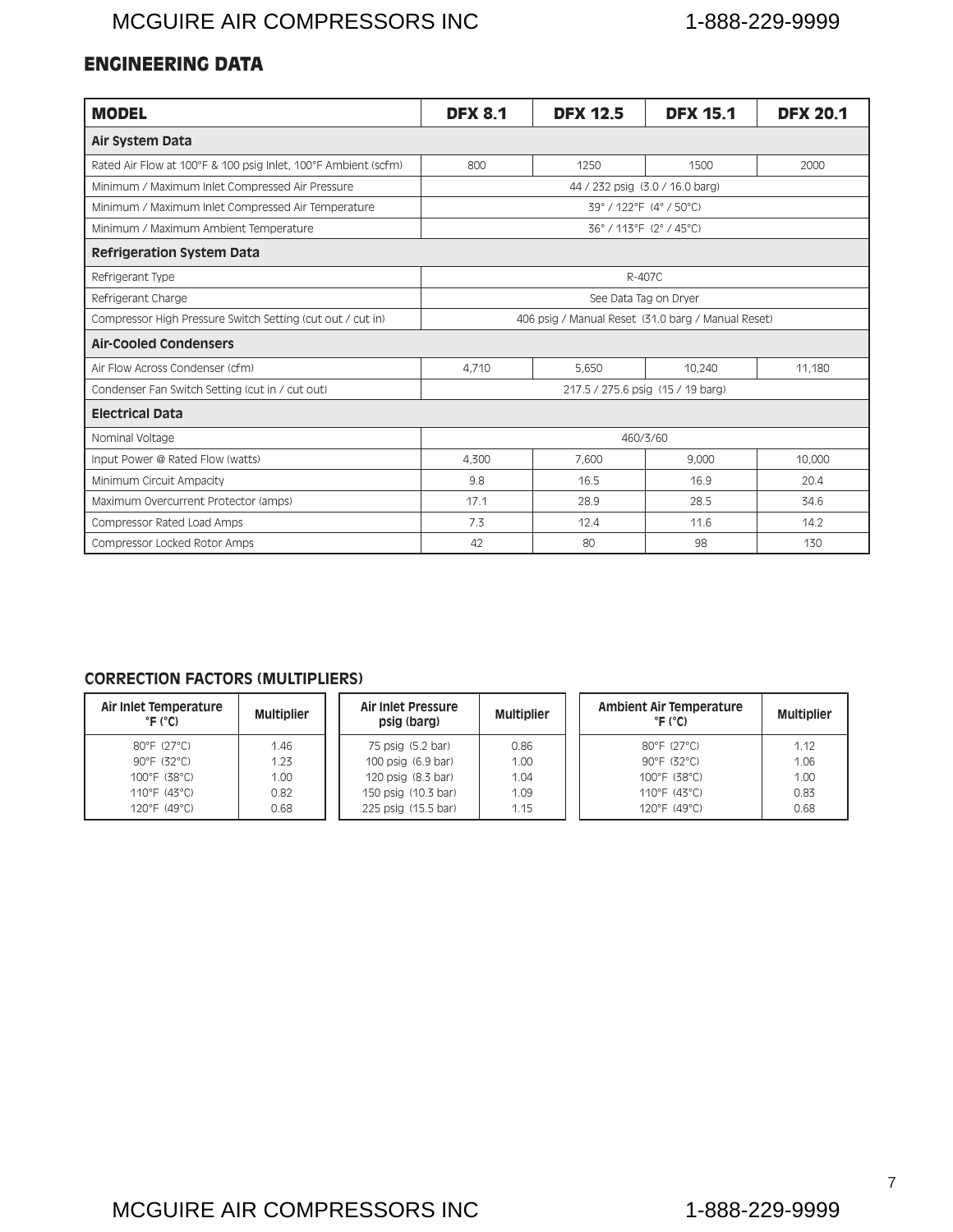#### <span id="page-9-0"></span>DRAWINGS: GENERAL ARRANGEMENT

Figure 4A Model: DFX 8.1

|                |                |                |               | <b>DIMENSIONS, INCHES (MM)</b> | <b>INLET/OUTLET</b> | <b>WEIGHT</b>   |               |                 |                 |                    |                |
|----------------|----------------|----------------|---------------|--------------------------------|---------------------|-----------------|---------------|-----------------|-----------------|--------------------|----------------|
| <b>MODEL</b>   | А              | В              |               |                                |                     |                 |               |                 |                 | <b>CONNECTIONS</b> | $Lb.$ ( $kq$ ) |
| <b>DFX 8.1</b> | 10.85<br>(276) | 19.69<br>(500) | 6.18<br>(157) | 29.92<br>760)                  | 31.50<br>(800)      | 58.59<br>(1488) | 3.94<br>(100) | 54.02<br>(1372) | 50.08<br>(1272) | 3" ANSI Flange     | 1133<br>(514)  |



**TOP VIEW**

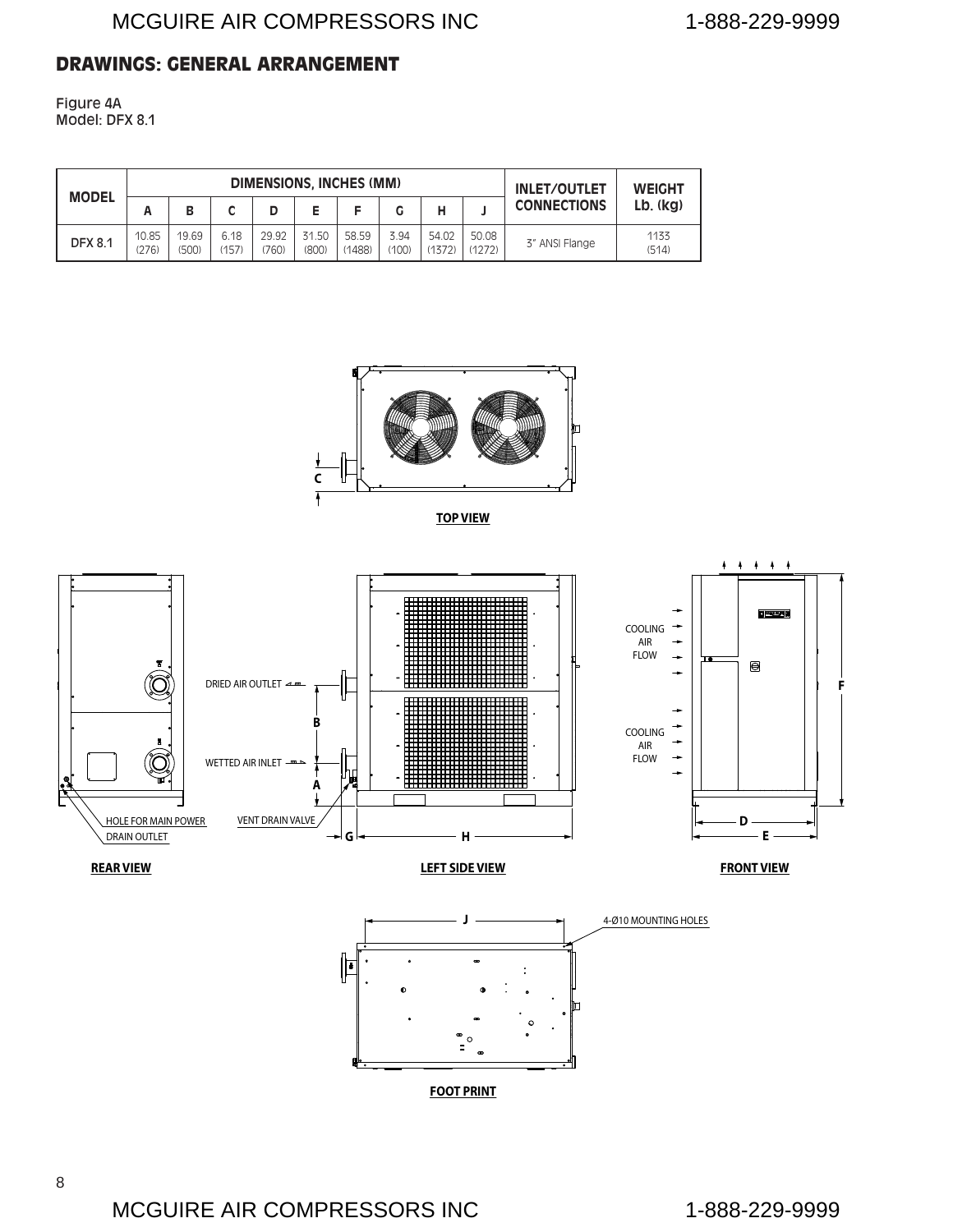#### <span id="page-10-0"></span>DRAWINGS: GENERAL ARRANGEMENT

Figure 4B Models: DFX 12.5, DFX 15.1

| <b>MODEL</b>    |                |                | DIMENSIONS, INCHES (MM) | <b>INLET/OUTLET</b> | <b>WEIGHT</b>   |                 |               |                 |                 |                    |               |
|-----------------|----------------|----------------|-------------------------|---------------------|-----------------|-----------------|---------------|-----------------|-----------------|--------------------|---------------|
|                 | A              | В              |                         | D                   | E               |                 | G             | н               |                 | <b>CONNECTIONS</b> | Lb. (kg)      |
| <b>DFX 12.5</b> | 10.85<br>(276) | 19.69<br>(500) | 6.09<br>(155)           | 37.80<br>(960)      | 39.37<br>(1000) | 58.59<br>(1488) | 3.94<br>(100) | 57.09<br>(1450) | 53.15<br>(1350) | 4" ANSI Flange     | 1537<br>(697) |
| <b>DFX 15.1</b> | 10.85<br>(276) | 19.69<br>(500) | 6.09<br>(155)           | 37.80<br>(960)      | 39.37<br>(1000) | 58.59<br>(1488) | 3.94<br>(100) | 57.09<br>(1450) | 53.15<br>(1350) | 4" ANSI Flange     | 1766<br>(801) |



**TOP VIEW**

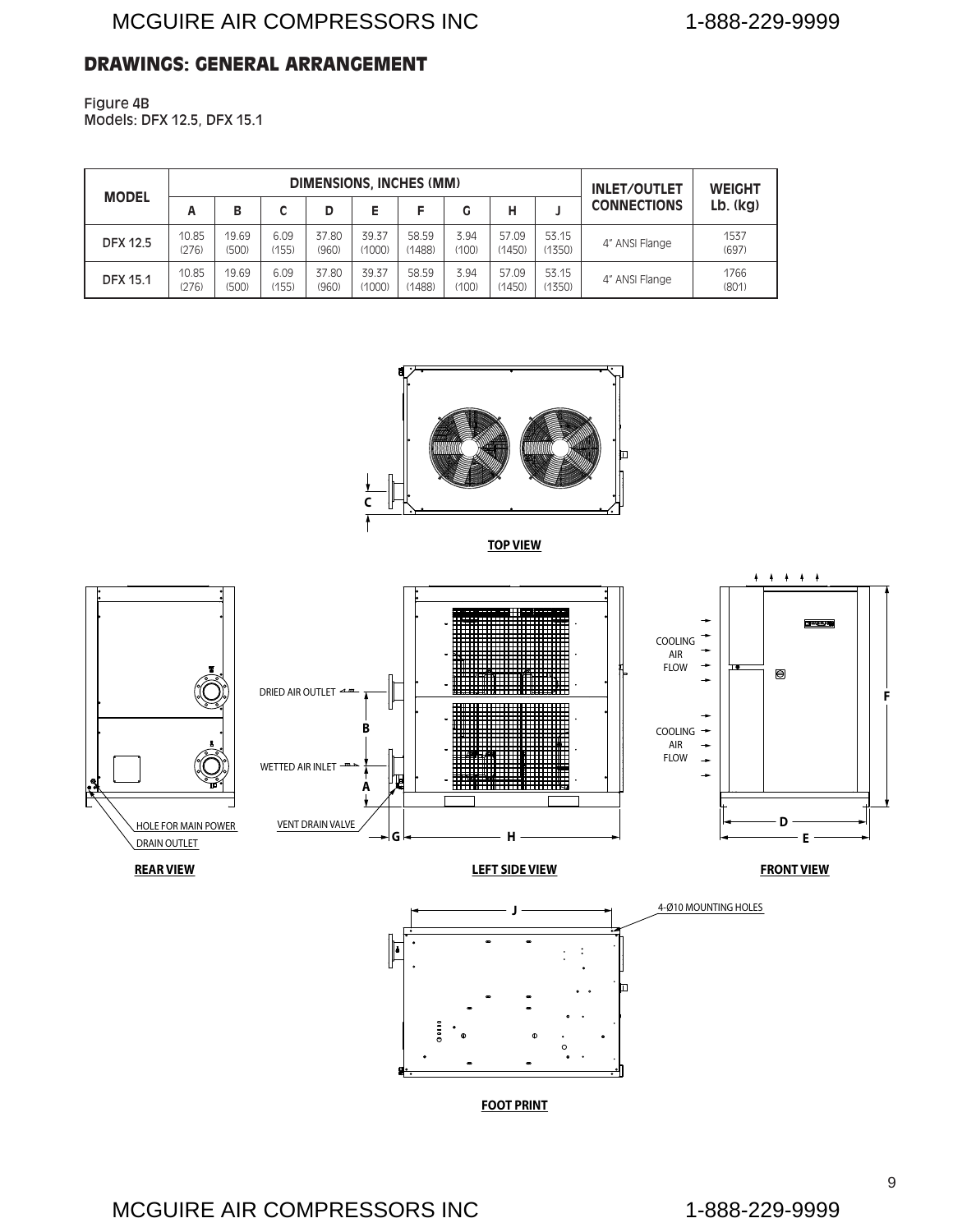#### <span id="page-11-0"></span>DRAWINGS: GENERAL ARRANGEMENT

Figure 4C Model: DFX 20.1

| <b>MODEL</b>    |                | <b>DIMENSIONS. INCHES (MM)</b> |               |                |                 |                 |               |                 |                    | <b>INLET/OUTLET</b> | <b>WEIGHT</b> |
|-----------------|----------------|--------------------------------|---------------|----------------|-----------------|-----------------|---------------|-----------------|--------------------|---------------------|---------------|
|                 | Α              | В                              | r             |                |                 |                 |               |                 | <b>CONNECTIONS</b> | $Lb.$ ( $kq$ )      |               |
| <b>DFX 20.1</b> | 10.85<br>(276) | 19.69<br>(500)                 | 6.09<br>(155) | 37.80<br>(960) | 39.37<br>(1000) | 58.59<br>(1488) | 3.94<br>(100) | 63.78<br>(1620) | 59.84<br>(1520)    | 4" ANSI Flange      | 2028<br>(920) |



**TOP VIEW**

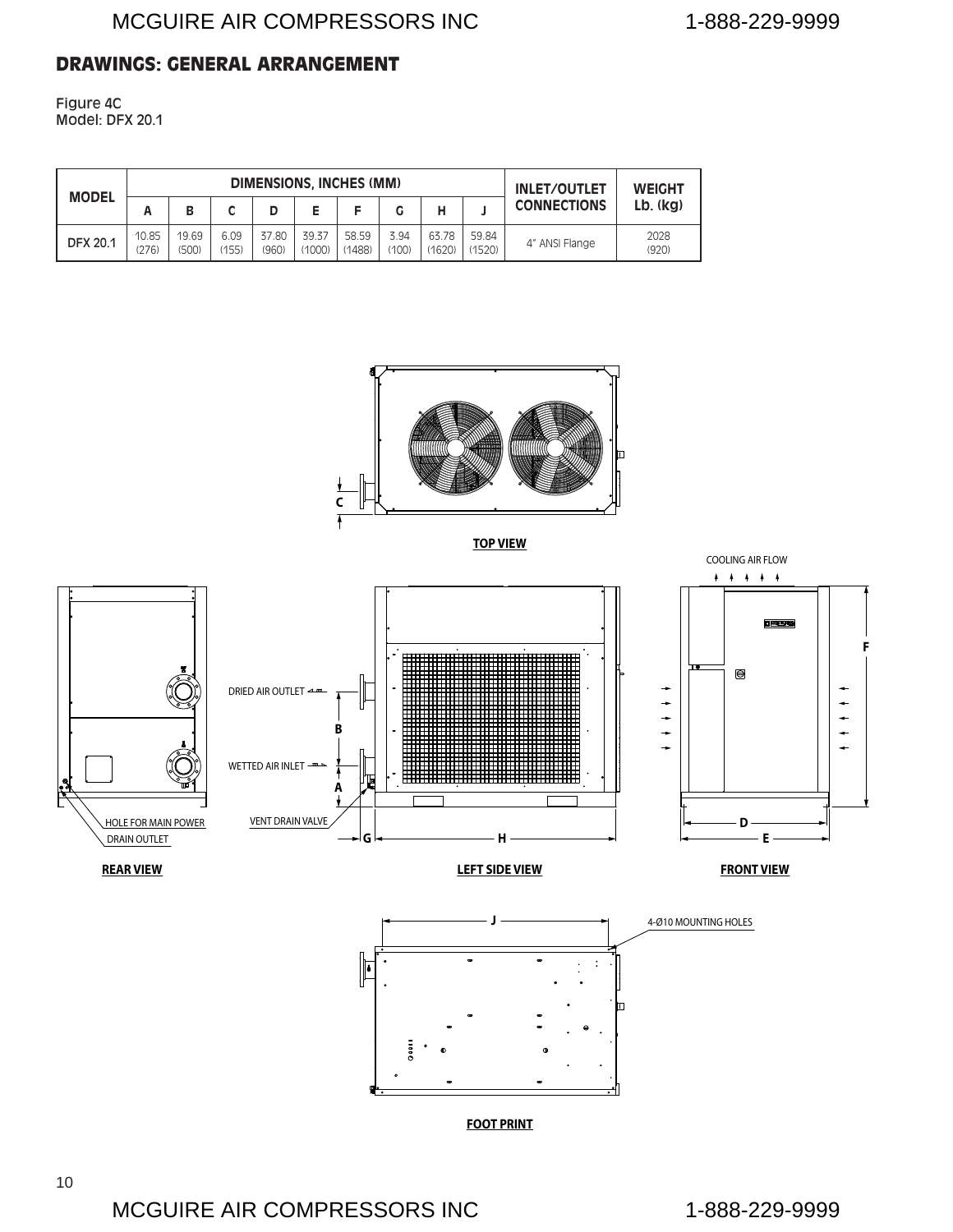### <span id="page-12-0"></span>DRAWINGS: ELECTRICAL SCHEMATIC

Figure 5

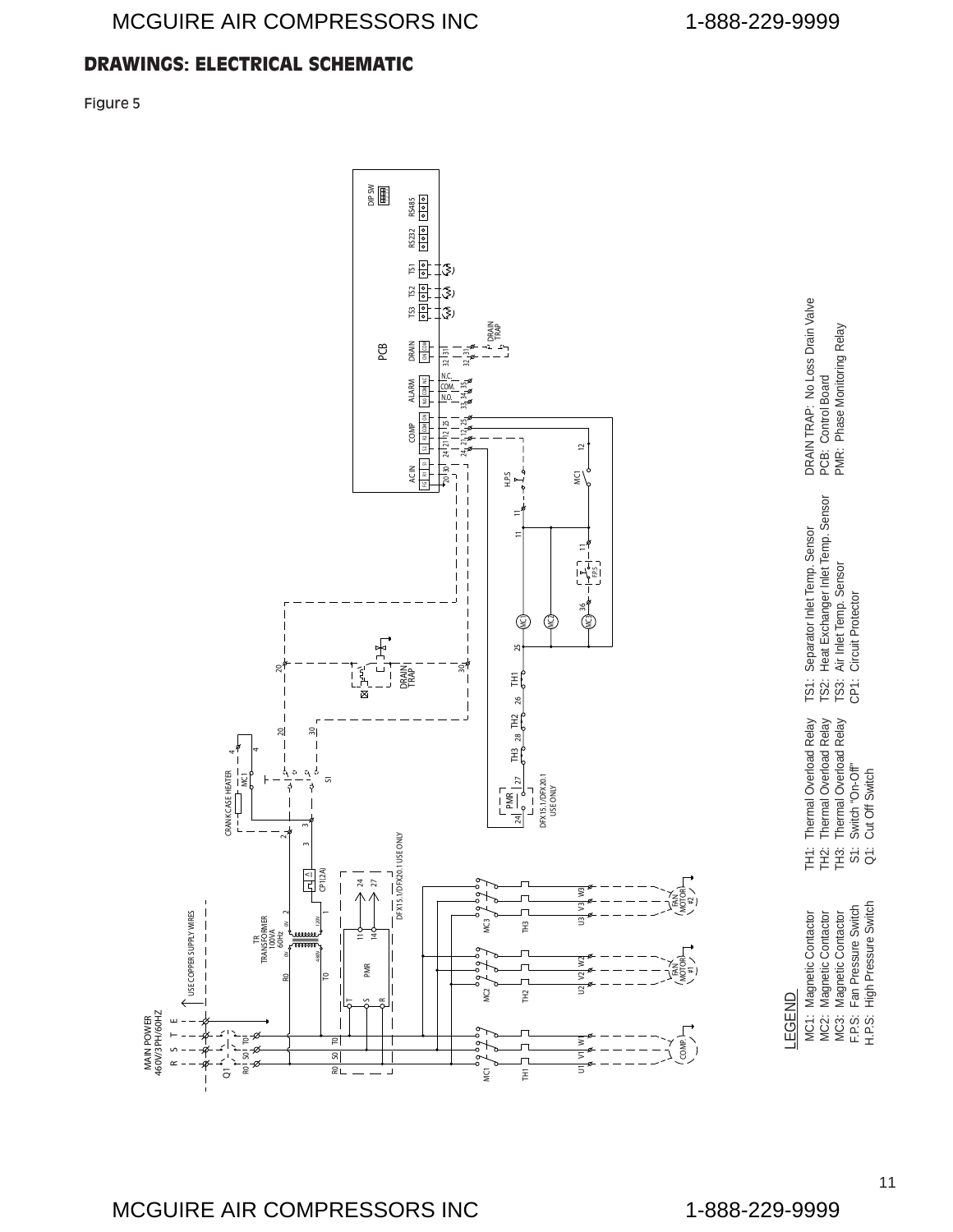#### <span id="page-13-0"></span>DRAWINGS: AIR AND REFRIGERANT FLOW SCHEMATIC

Figure 6A Model: DFX 8.1



REFRIGERANT FLOW

COMPRESSED AIR FLOW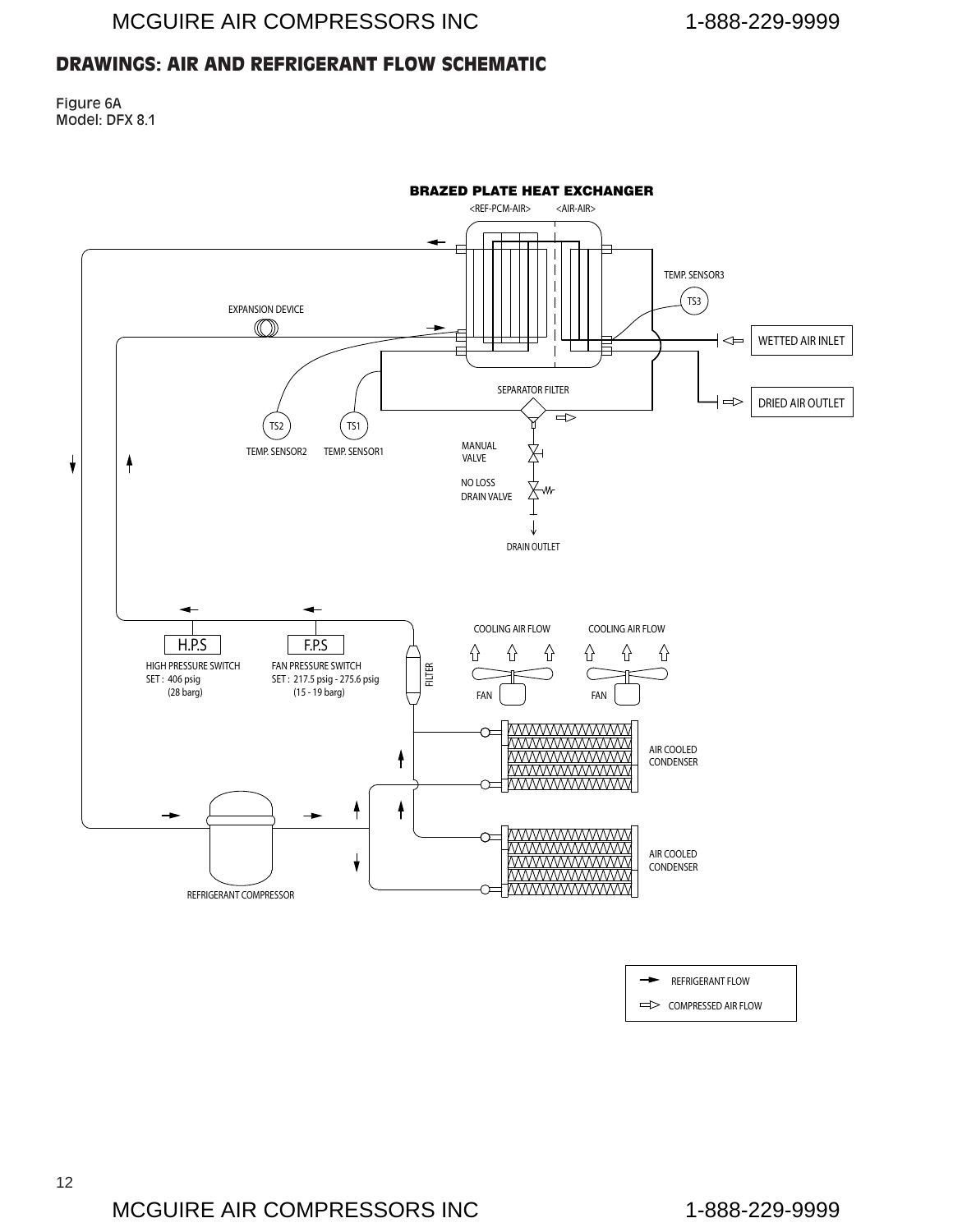# <span id="page-14-0"></span>DRAWINGS: AIR AND REFRIGERANT FLOW SCHEMATIC

Figure 6B Models: DFX 12.5, DFX 15.1, DFX 20.1

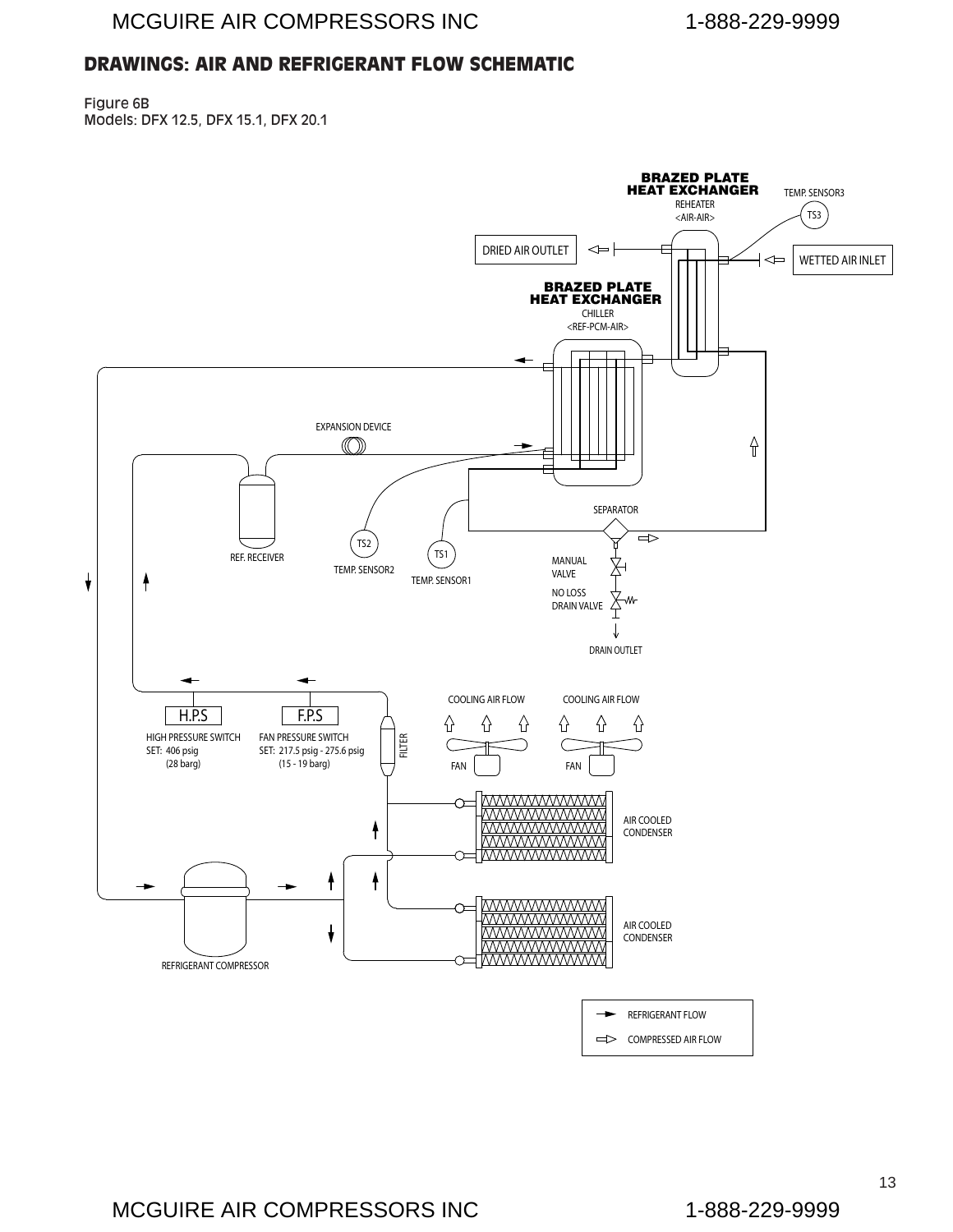#### <span id="page-15-0"></span>REPLACEMENT PARTS

|                           | <b>DFX 8.1</b> | <b>DFX 12.5</b> | <b>DFX 15.1</b> | <b>DFX 20.1</b> |
|---------------------------|----------------|-----------------|-----------------|-----------------|
| <b>Part Name</b>          |                |                 |                 |                 |
| Refrigerant Compressor    | 7439958        | 7439960         | 7472992         | 7472993         |
| Condenser                 | 7439967        | 7439967         | 7439967         | 7472994         |
| Fan Motor                 | 7439971        | 7472996         | 7472997         | 7472998         |
| Fan Grill (Ext.)          | 7440000        | 7472999         | 7473000         | 7473001         |
| Filter Dryer              | 7439962        | 7439962         | 7439962         | 7439962         |
| High Pressure Switch      | 7433678        | 7433678         | 7433678         | 7433678         |
| Fan Pressure Switch       | 7473002        | 7473002         | 7473002         | 7473002         |
| No Loss Drain Valve       | 7440053        | 7440053         | 7440053         | 7440053         |
| Controller                | 7473003        | 7473003         | 7473003         | 7473003         |
| On/Off Switch             | 3209745        | 3209745         | 3209745         | 3209745         |
| Receiver                  |                | 7473004         | 7473005         | 7473006         |
| Separator                 | 7473007        | 7473008         | 7473008         | 7473009         |
| White Temperature Sensor  | 7440388        | 7440388         | 7440388         | 7440388         |
| Red Temperature Sensor    | 7440389        | 7440389         | 7440389         | 7440389         |
| Yellow Temperature Sensor | 7440390        | 7440390         | 7440390         | 7440390         |

#### MAINTENANCE KITS

| <b>Model</b>                               | <b>Kit Components</b>                                                                                                                  | <b>DFX 8.1</b>            | <b>DFX 12.5</b>            | <b>DFX 15.1</b>            | <b>DFX 20.1</b>           |
|--------------------------------------------|----------------------------------------------------------------------------------------------------------------------------------------|---------------------------|----------------------------|----------------------------|---------------------------|
| Standard Kit                               | No Loss Drain Valve Repair Kit,<br>Drain Cover                                                                                         | <b>DFXMK</b><br>(7461666) | <b>DFXMK</b><br>(7461666)  | <b>DFXMK</b><br>(7461666)  | <b>DFXMK</b><br>(7461666) |
| Standard Kit<br>with Filtration<br>Package | No Loss Drain Valve Repair Kit,<br>Drain Cover, Prefilter Element(s),<br>Afterfilter Element(s), Filter Drain Valve<br>Repair Kit (2)* | DFX8.1-FPMK*<br>(7473054) | DFX12.5-FPMK*<br>(7473055) | DFX15.1-FPMK*<br>(7473056) | DFX20.1-FPMK<br>(7473057) |

\* Filter Drain Valve Repair Kits are ONLY included with model size DFX 8.1, DFX 12.5, and DFX 15.1 Maintenance Kits with Filtration Package Option.

Phone: +1 724 745 1555 Email: ft.dehydration.order.entry@spxflow.com Web: www.spxflow.com/deltech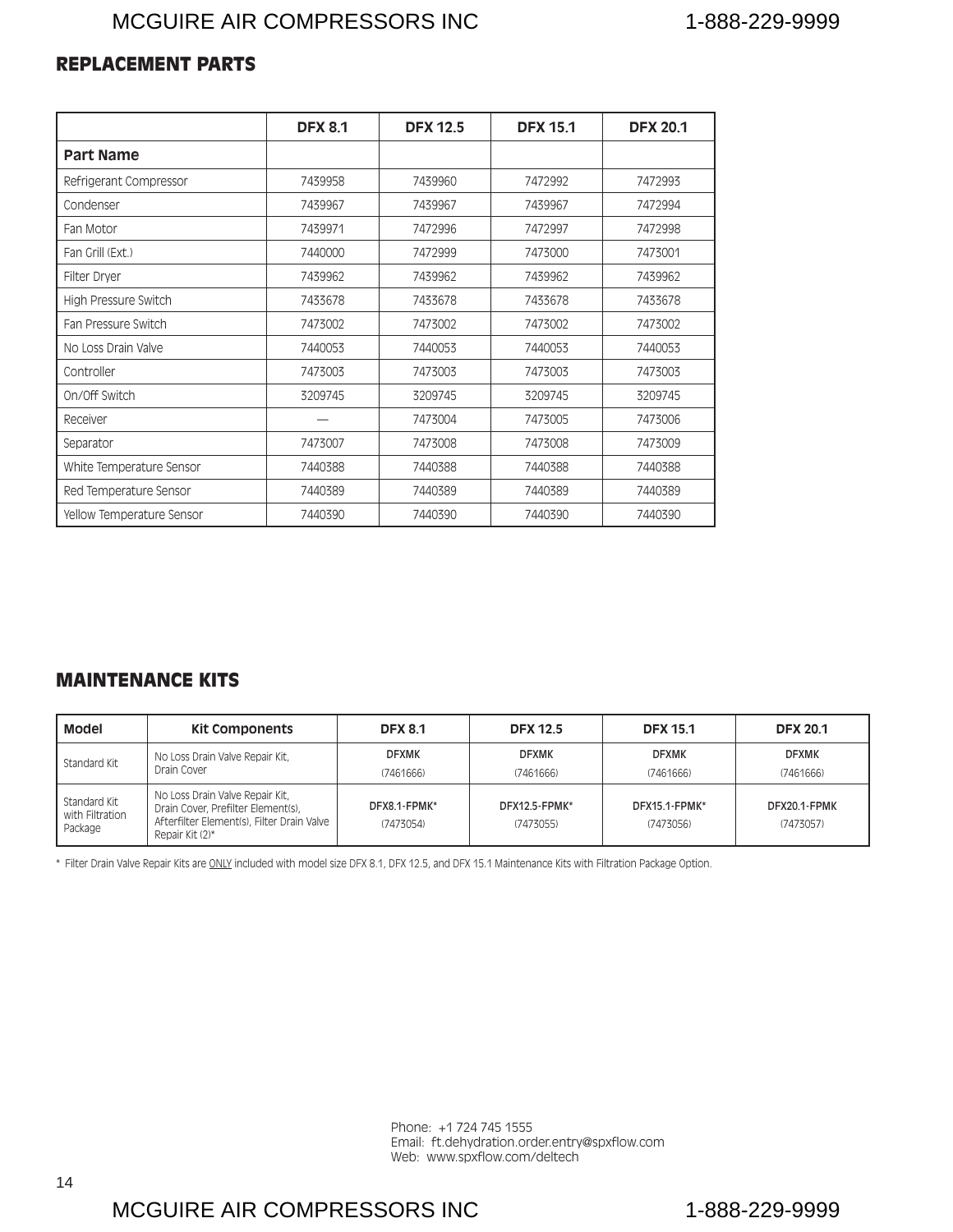<span id="page-16-0"></span>NOTES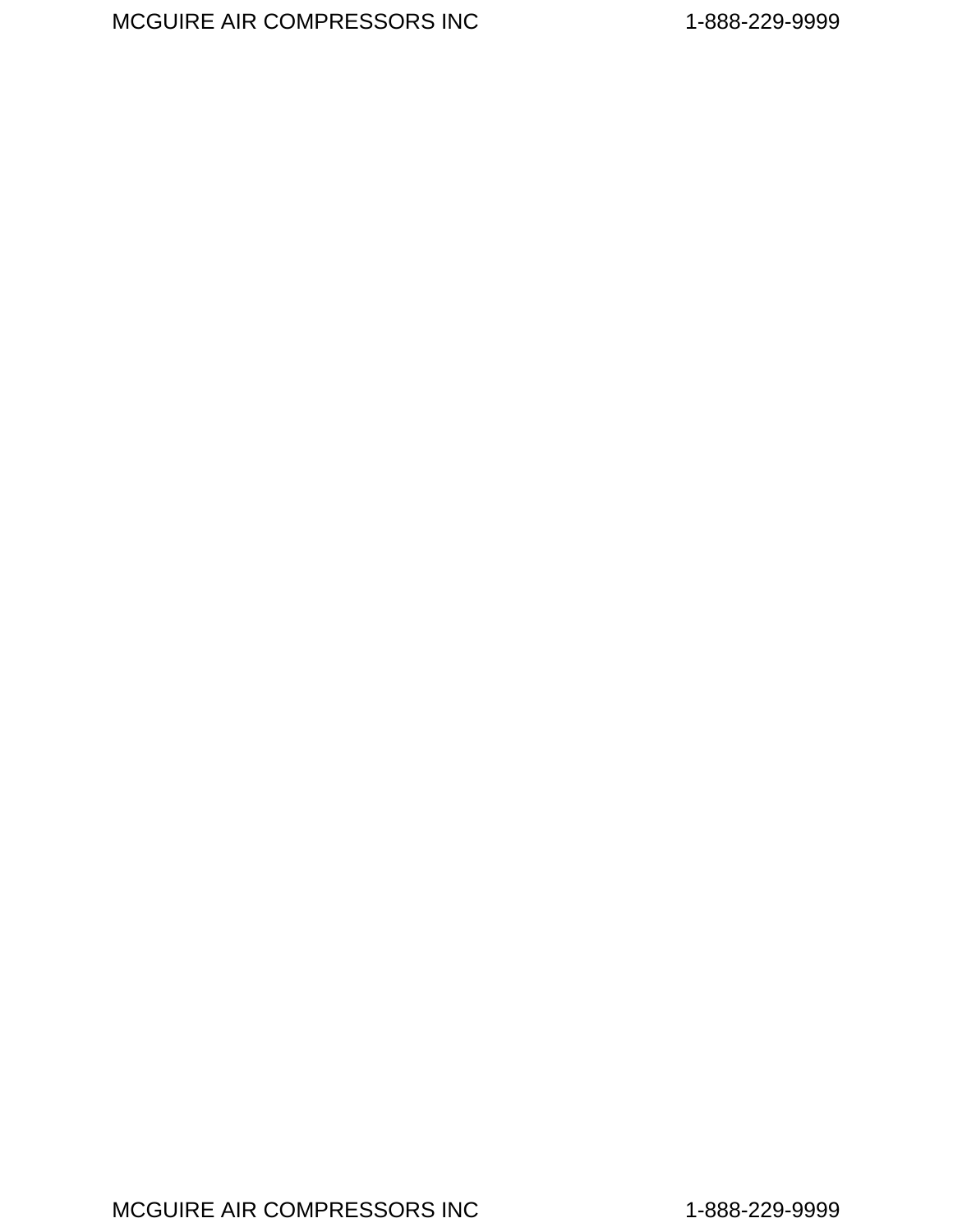#### WARRANTY

<span id="page-18-0"></span>The manufacturer warrants the product it manufactures, when properly installed, operated, applied, and maintained in accordance with procedures and recommendations outlined in manufacturer's instruction manuals, will be free from defects in material or workmanship for a period as specified below, provided such defect is discovered and brought to the manufacturer's attention within the aforesaid warranty period.

The manufacturer will repair or replace any product or part determined to be defective by the manufacturer within the warranty period, provided such defect occurred in normal service and not as a result of misuse, abuse, neglect or accident. Normal maintenance items requiring routine replacement are not warranted. The warranty covers parts and labor for the warranty period unless otherwise specified. Repair or replacement shall be made at the factory or the installation site, at the sole discretion of the manufacturer. Although not required for warranty consideration, it is recommended that the manufacture be contacted prior to doing any warranty related service work. This action will provide guidance and instruction on the repair often times authorization to perform the work. NOTE: The manufacture reserves the right to repair, replace in the case of warranty approval or reject the warranty claim once submitted.

Unauthorized service and use of unauthorized or pirated parts voids the warranty and any resulting charges or subsequent claim will not be paid. Products repaired or replaced under warranty shall be warranted for the unexpired portion of the warranty applying to the original product.

The foregoing is the exclusive remedy of any buyer of the manufacturer's product. The maximum damages liability of the manufacturer is the original purchase price of the product or part.

THE FOREGOING WARRANTY IS EXCLUSIVE AND IN LIEU OF ALL OTHER WARRANTIES, WHETHER WRITTEN, ORAL, OR STATUTORY, AND IS EXPRESSLY IN LIEU OF THE IMPLIED WARRANTY OF MERCHANTABILITY AND THE IMPLIED WARRANTY OF FITNESS FOR A PARTICULAR PURPOSE. THE MANUFACTURER SHALL NOT BE LIABLE FOR LOSS OR DAMAGE BY REASON OF STRICT LIABILITY IN TORT OR ITS NEGLIGENCE IN WHATEVER MANNER INCLUDING DESIGN, MANUFACTURE OR INSPECTION OF THE EQUIPMENT OR ITS FAILURE TO DISCOVER, REPORT, REPAIR, OR MODIFY LATENT DEFECTS INHERENT THEREIN. THE MANUFACTURER, HIS REPRESENTATIVE OR DISTRIBUTOR SHALL NOT BE LIABLE FOR LOSS OF USE OF THE PRODUCT OR OTHER INCIDENTAL OR CONSEQUENTIAL COSTS, EXPENSES, OR DAMAGES INCURRED BY THE BUYER, WHETHER ARISING FROM BREACH OF WARRANTY, NEGLIGENCE OR STRICT LIABILITY IN TORT.

Please note that the manufacturer's warranty for this product is intended to cover manufacturing defects and therefore does not cover consumable components (desiccants, filter elements, soft goods, standard maintenance kit wear items, etc.) or components that require periodic user adjustment (expansion valve, hot gas bypass valve or cooling water regulating valve) or calibration (dew point elements/ sensors, gauge calibration, etc.)

#### **Warranty Period**

Parts and labor for two (2) years from the date of shipment from the factory.

An extended warranty of up to 5 years from the date of purchase may be available for your dryer. Please contact your local distributor for more details of the requirements for activation of warranty extension.

#### **AUTHORIZATION FROM THE SERVICE DEPARTMENT IS NECESSARY BEFORE MATERIAL IS RETURNED TO THE FACTORY OR IN-WARRANTY REPAIRS ARE MADE.**

#### **SERVICE DEPARTMENT: (724) 746-1100**